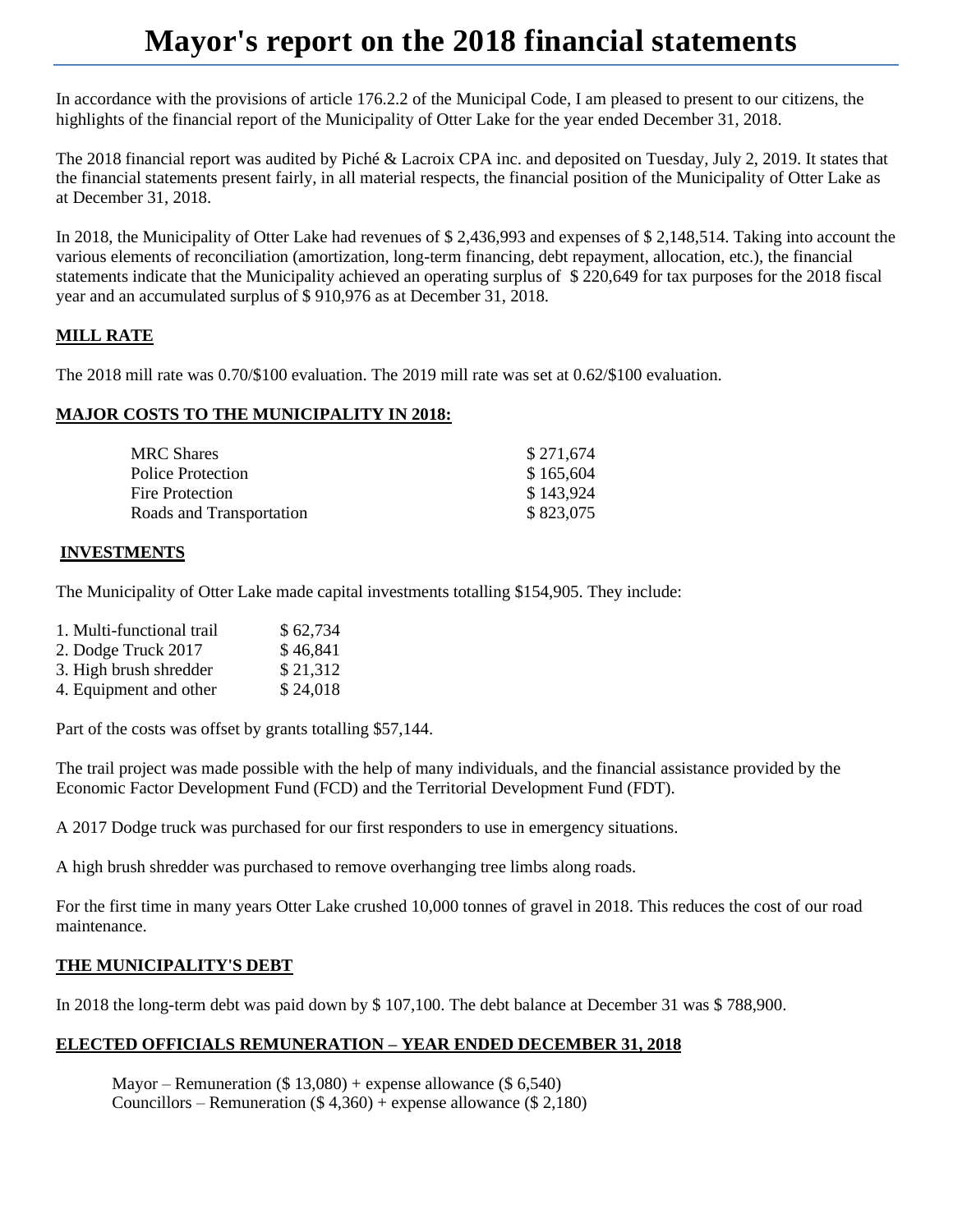### **HUMAN RESOURCES**

In 2018 the Municipality welcomed Gabi Morin to the team as the Municipal Inspector and Denis Chaussé as the Fire Chief.

We thank Terry Lafleur, the previous inspector, for his service and wish him well in his future endeavours. We also thank our former Fire Chief, Rodney Vadneau, for his many years of commitment to our community.

I wish to thank our elected officials and employees for their support and their commitment to providing quality services. I also wish to thank our dedicated groups, organizations, and volunteers who contribute throughout the year to the success and development of our community. Finally, thank you to all citizens for your continued trust and support.

In closing, 2018 was a busy and successful year for the Municipality. We endeavour to continue meeting our obligations to our rate payers and look forward to another successful year in 2019.

# **Mayor, Kim Cartier-Villeneuve**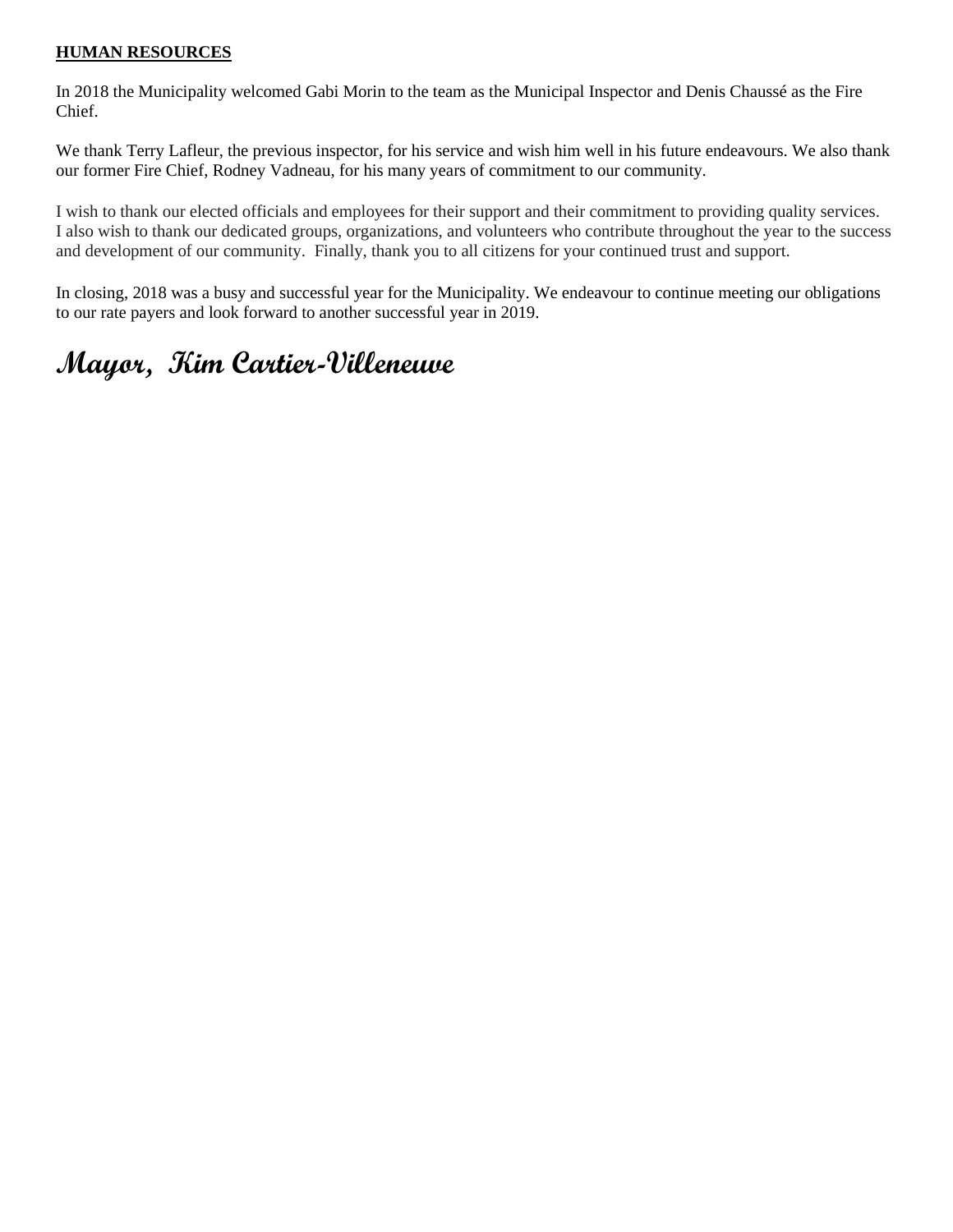# **Rapport de la mairesse concernant les états financiers 2018**

En vertu des dispositions de l'article 176.2.2 du code municipal, c'est avec plaisir que je vous présente, chers citoyens et citoyennes, les faits saillants du rapport financier de la municipalité d'Otter Lake pour l'exercice financier terminé le 31 décembre 2018.

Le rapport financier 2018 a fait l'objet d'un audit par la firme Piché & Lacroix CPA inc. et déposé le mardi 2 juillet 2019. Il précise que les états financiers présentent fidèlement dans tous leurs aspects significatifs, la situation financière de la municipalité d'Otter Lake au 31 décembre 2018.

Les revenus 2018 de la municipalité d'Otter Lake se sont chiffrés à 2 436 993 \$ et les dépenses à 2 148 514 \$. Compte tenu des divers éléments de conciliation (amortissement, financement à long terme, remboursement de la dette, allocations, etc.) les rapports financiers indiquent un surplus d'exploitation aux fins fiscales de 220 649 \$ pour l'exercice et un surplus accumulé de 910 976 \$ au 31 décembre 2018.

# **TAUX D'IMPÔT FONCIER**

En 2018, le taux d'imposition était de 0,70 \$/100 \$. En 2019, le taux d'imposition a été fixé à 0,62 \$/100 \$.

# **LES COUTS IMPORTANTS POUR LA MUNICIPALITÉ EN 2018**

| 271 674 \$ |
|------------|
| 165 604 \$ |
| 143 924 \$ |
| 823 075 \$ |
|            |

### **INVESTISSEMENTS**

En 2018, la Municipalité d'Otter Lake a réalisé des investissements en immobilisations totalisant 154 905 \$. Les investissements réalisés sont les suivants :

| 1. Sentier multifonctionnel            | 62 734 \$  |
|----------------------------------------|------------|
| 2. Camion Dodge 2017                   | 46 841 \$  |
| 3. Déchiqueteuse à hautes broussailles | 21 31 2 \$ |
| 4. Équipement et autre                 | 24 018 \$  |
|                                        |            |

Des subventions totalisant 57 144 \$ ont compensé une partie des couts.

Le projet du sentier multifonctionnel a été rendu possible grâce à de nombreuses personnes et à l'aide financière provenant du Fonds conjoncturel de développement (FCD) et du Fonds de développement territorial (FDT).

Le camion Dodge 2017 a été acheté pour permettre à nos premiers intervenants d'intervenir en situation d'urgence.

Une déchiqueteuse à hautes broussailles a été achetée pour enlever les branches d'arbres en surplomb le long des chemins.

Pour la première fois depuis de nombreuses années, Otter Lake a concassé 10 000 tonnes de gravier en 2018, ce qui réduit les couts d'entretien de nos routes.

# **L'ENDETTEMENT DE LA MUNICIPALITÉ**

Au 31 décembre 2018, la dette à long terme de la municipalité était de 788 900\$ par rapport à 896 000\$ en 2017.

# **RÉMUNÉRATION DES ÉLUS - EXERCICE TERMINÉ LE 31 DÉCEMBRE 2018**

Mairesse : rémunération (13 080 \$) + allocation de dépenses (6 540 \$) Conseillers : rémunération (4 360 \$) + allocation de dépenses (2 180 \$)